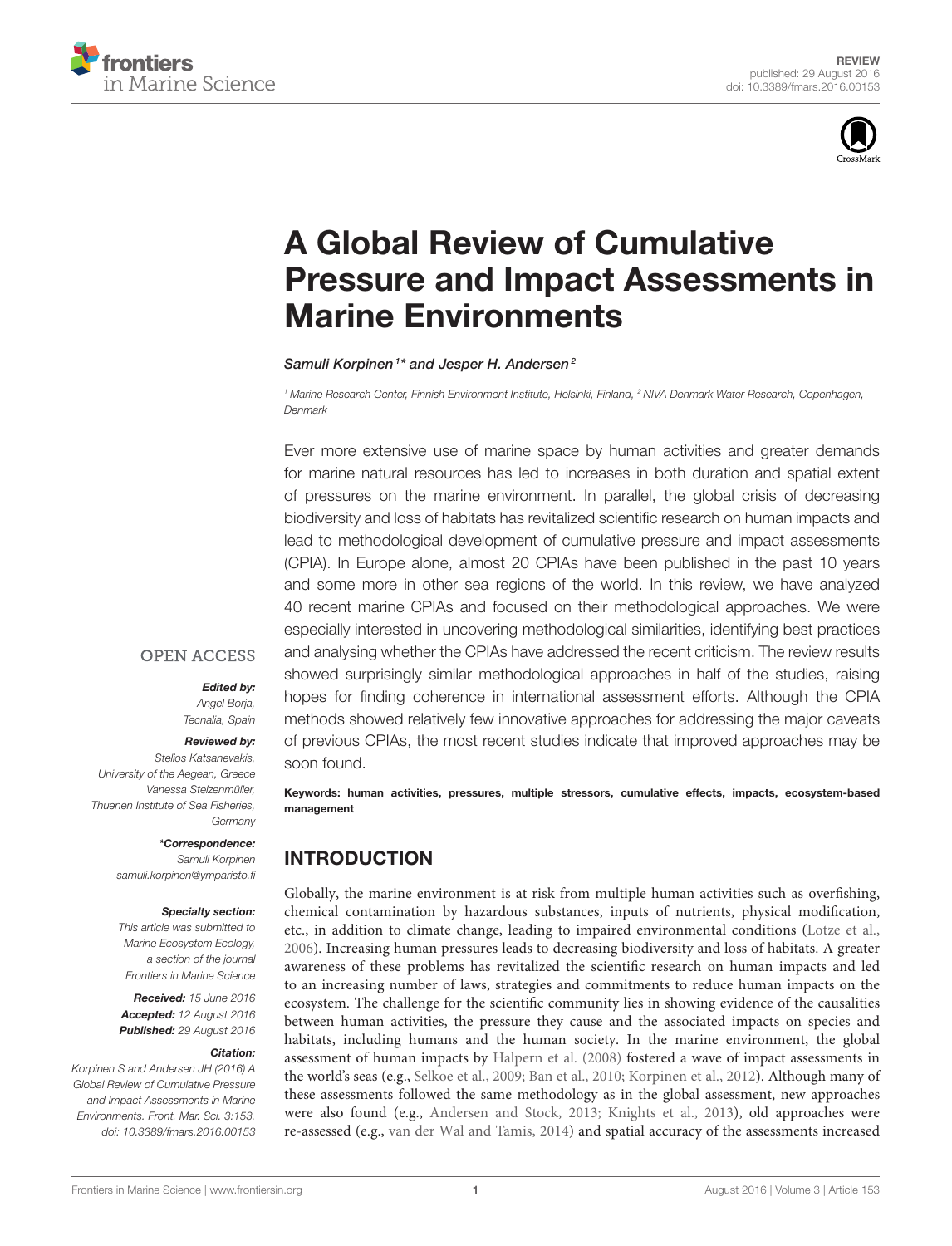(e.g., [Ban et al., 2010\)](#page-8-0). In this review, we have assessed 40 recent marine assessments of cumulative pressures and impacts and focused on the methodological approaches. We were especially interested in discovering methodological similarities, identifying good practices and proposing areas in need of more robust scientific input.

So-called cumulative pressure and impact assessments (CPIA) aim to cover additive, synergistic and antagonistic effects of multiple pressures on selected features of the ecosystem. In their fullest form, they attempt to cover all existing anthropogenic pressures and estimate their impacts on a wide spectrum of ecosystem components (e.g., [Korpinen et al., 2012\)](#page-9-3). More focused CPIAs assess specific species [\(Certain et al., 2015;](#page-8-2) [Marcotte et al.,](#page-9-6) [2015\)](#page-9-6), communities [\(Giakoumi et al., 2015\)](#page-9-7) or are limited to specific human activities [\(Benn et al., 2010\)](#page-8-3) or pressures (Coll et al., [2016\)](#page-8-4). The selection of ecosystem components in CPIAs is an important step, at least in case of selecting characterizing species to represent ecosystems, food webs or habitats, and hence, this review will also analyse the assessment methods in this respect.

The complexity of CPIAs has led to simplistic assumptions in the methods. [Halpern and Fujita \(2013\)](#page-9-8) listed many of those and discussed the consequences of the assumptions for the overall assessment conclusions. For instance, many methods assume additivity of impacts, while meta-analytical studies indicate strong roles by synergistic and antagonistic effects [\(Crain et al.,](#page-8-5) [2008\)](#page-8-5). Similarly, the CPIAs analyzed typically assume that the impacts increase linearly with increasing pressures, while nonlinear responses seem to be more common in nature (Hunsicker et al., [2016\)](#page-9-9). Despite these assumptions the CPIAs have provided robust outcomes which seem to correlate with the state-ofthe-environment assessments [\(Andersen et al., 2015\)](#page-8-6) and have potential to inform management decisions.

CPIAs are primarily meant to inform decision-makers and guide management decisions. Therefore, the impacts should be traceable all the way to the human activities at sea, on the coast or in in the upstream catchments. Established links between human activities, pressures and ecosystem components are essential for effective and reliable CPIAs. These links are formed on the basis of causality (i.e., which human activities cause which pressures and which ecosystem components do they affect?), spatial overlap, or exposure (i.e., where are the activities, pressures, and ecosystem components located? Is uncertainty considered? How do the pressures decay from their source?) and sensitivity (i.e., how sensitive is a given ecosystem component to a specific pressure?). So far, only a few attempts to link these in a generalized and systematic way have been published [\(Knights et al., 2013,](#page-9-4) [2015\)](#page-9-10) but some linkage frameworks have been in use by regional sea conventions for years (e.g., the North-East Atlantic, the Baltic Sea). Solid basis and transparent communication of these links is crucial for taking the message from the scientific community to the decision-making level. The progress in spatial data tools and online map services will certainly help in that task. Nonetheless, this review critically evaluated the activity-pressure-impact links of the CPIAs.

The cornerstone of CPIAs is the estimation of the potential impact of a specific pressure on a specific ecosystem component. This has been estimated numerically on the basis of spatial damage or loss of individuals (e.g., [Giakoumi et al., 2015;](#page-9-7) Coll et al., [2016\)](#page-8-4) or categorically on the basis of literature reviews and expert panels (e.g., [Halpern et al., 2007;](#page-9-11) [Eno et al., 2013\)](#page-9-12). The potential concerns with such a variety of approaches are, firstly, if the different estimate variables are comparable, and secondly, whether the validation (referred to by some authors as "groundtruthing") of the CPIAs to realistic "effect scales" is reliable. To our knowledge this is the first scientific review of the CPIAs and as such its general aim is to lay down an overview of the existing methods and practices.

### MATERIALS AND METHODS

#### Scope of the Review

This review has the general aim to provide an overview of the methods and practices that are used to produce CPIAs in marine environments. It will not evaluate input data or assessment practices outside the methods, even though these may, nonetheless, have important functions in communication, transparency, and confidence of the assessments.

This review has five specific objectives: (1) To compare and find similarities in the structures of the CPIA methods; (2) to evaluate the selection of ecosystem components included in CPIAs; (3) to evaluate the links between human activities, pressures and associated impacts in the CPIAs; (4) to compare the methods in estimating potential impacts; and (5) to find good practices in validating the CPIAs. Each of these objectives is met by defining a number of research questions to be answered for each of the reviewed studies. The research questions are given in **[Table 1](#page-2-0)**.

#### Selection of Studies

We reviewed CPIA studies which have been published after 2000 and included integration of at least two different pressures. We accepted studies which assess cumulative pressures or cumulative impacts but did not include concept papers unless they piloted a case study or gave an operational method formulation. We performed this search globally by the Google Scholar engine with key words "cumulative effect [/impact] on marine environment [/ecosystem]," "marine cumulative impact assessment," and "Halpern impact assessment of marine pressures." The search was limited to the period 2000–2016 and the results were asked in the order of relevance. The search gave thousands of matches, but we analyzed only 750 first hits and applied the above-mentioned exclusion/inclusion criteria. We also included studies which were cited in the found CPIAs and matched with our search criteria. In total, 35 peer-reviewed CPIA studies were found. However, we also noticed that many CPIA studies have been published as project reports or in institutions' report series due to the nature of this assessment field and those assessments included interesting methodological development. Therefore, we included five additional studies. Hence, our review included altogether 40 studies. Global distribution of the studies is given in **[Figure 1](#page-3-0)** and full references to the studies are given in the Supplementary Material (Appendix A).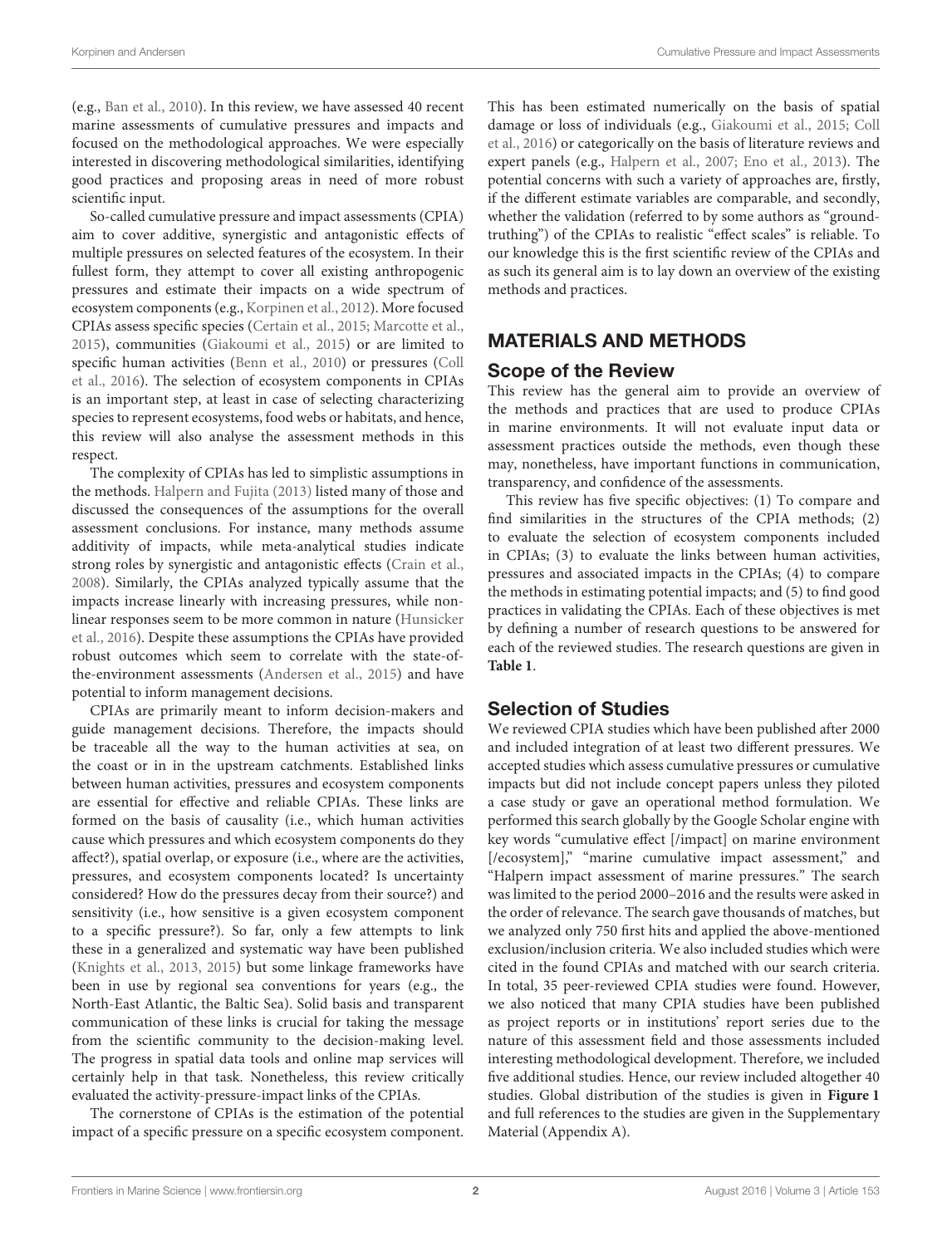#### <span id="page-2-0"></span>TABLE 1 | Specific research questions in the review.

| 1. Compare and find similarities in the structures of the CPIA methods                                     |
|------------------------------------------------------------------------------------------------------------|
| 1.1 Does the method assess impacts or pressures?                                                           |
| 1.2 What integration method the CPIAs have (separate, additive, synergistic,<br>antagonistic)?             |
| 1.3 What is the form of pressure—impact relation (categorical, linear, non-linear)?                        |
| 2. Evaluate the selection of ecosystem components into CPIAs                                               |
| 2.1 Does the CPIA include impacts on species?                                                              |
| 2.2 Does the CPIA include impacts on benthic habitats?                                                     |
| 2.3 Does the CPIA include impacts on pelagic habitats?                                                     |
| 3. Evaluate the links between human activities, pressures and associated impacts<br>in the CPIAs           |
| 3.1 Does the CPIA assess human activities?                                                                 |
| 3.2 Does the CPIA provide activity-pressure links?                                                         |
| 3.3 Does the CPIA aggregate pressures from > 1 human activities?                                           |
| 3.4 Is the CPIA built on an entire linkage framework of activities, pressures and<br>ecosystem components? |
| 3.5 Does the CPIA benchmark pressure levels for impact estimates?                                          |
| 3.6 Does the CPIA provide a maximum value for pressures?                                                   |
| 4. Compare the methods in estimating potential impacts                                                     |
| 4.1 Are impact estimated based on expert judgment?                                                         |
| 4.2 Are impact estimated based on literature reviews?                                                      |
| 4.3 Are impact estimated categorical or continuously numerical?                                            |
| 4.4 Are impact estimates derived from a model?                                                             |
| 5. Find good practices in validating the CPIA                                                              |
| 5.1 Have the impact results been validated, i.e., anchored into specific state of<br>the environment?      |
| 5.2 What is the validation method?                                                                         |
|                                                                                                            |

The questions are categorized under the five objectives of the review.

### Evaluation Criteria

Each of the studies were analyzed to find answers to the five specific objectives and research questions (**[Table 1](#page-2-0)**). The five objectives were evaluated generally following the descriptions of the reviewed study methods but also a more specific analysis of the methods was made in order to see tabular summary information of the recent CPIAs and compare them against major assumptions of the CPIAs as listed by [Halpern and Fujita](#page-9-8) [\(2013\)](#page-9-8). In case of the cumulative pressure studies, we evaluated only the general structure (objective 1) and links between activities and pressures (objective 3), as the other objectives require an impact assessment. Full results of the analyses are annexed as Supplementary Material (Appendix A).

#### Defining the Terms

The scientific literature provides a wide range of terms for CPIAs. An extensive discussion on this is given by [Judd et al. \(2015\)](#page-9-13), who also provide definitions for the whole pathway from sources (e.g., human activities) to pressures, effects, receptors (e.g., ecosystem components), and impacts. In this study, we use the term "human activity" instead of "source" and define "pressure" (following [Judd et al., 2015\)](#page-9-13) as "an event or agent (biological, chemical, or physical) exerted by the source to elicit an effect." Although an effect and an impact can be defined as different steps on the pathway, we have chosen to use the term "impact" in this review. This is a pragmatic solution as our reviewed literature uses both these terms in justifiable way (sensu [Judd et al., 2015\)](#page-9-13).

# **ESULTS**

### milarities in the Structures of the CPIA Methods

the 40 studies reviewed, 33 had assessments of cumulative pacts and seven assessed cumulative pressures. Most of the essments ( $n = 35, 88\%)$  assumed cumulative pressures or pacts as additive and five assessments included synergistic or agonistic effects ([Figure 2](#page-3-1)). The synergistic and antagonistic ects were mainly assessed in those CPIAs which used system models, but in one study synergistic effects were erted into an additive model by defining pressures enhancing effects of other pressures [\(Certain et al., 2015\)](#page-8-2). Most of methods (93%) also assumed linear relationships between vities, pressures and impacts ([Figure 2](#page-3-1)). In one assessment relationship was not clear and in two assessments the tionship was categorical. With the exception of four studies [\(Aubry and Elliott, 2006;](#page-8-7) [Foden et al., 2011;](#page-9-14) [Giakoumi et al., 2015;](#page-9-7) ights et al., 2015), all the others made the assessments with ying spatial resolution (often by 0.2–2.5 km grid cells).

The CPIAs showed relatively similar structures. More cifically, 50% of the studies claimed that they follow the same thod as in [Halpern et al. \(2008\)](#page-9-1) or had a similar method thout directly referring to the Halpern study) (see Appendix A iupplementary Material). These assessments consisted mainly of three components: (1) intensity of pressures (>1 layers), (2) occurrence of ecosystem components (>1 layers, only if impacts were assessed), and (3) some types of weighting factors to express impacts or to weight pressures. In those studies, where impacts were assessed, a weighting factor was produced for each specific pressure–ecosystem component combination, whereas in the pressure assessments the weighting factors were produced to balance threats between the pressures. The impact weighting factors were sometimes called "vulnerabilities" or "sensitivities" of the ecosystem components to pressures.

In addition, there were a few other methods which relied on similar additive-type models and will likely produce comparable assessment results (e.g., [Zacharias and Gregr, 2005;](#page-10-0) Stelzenmuller et al., [2010;](#page-9-15) [van der Wal and Tamis, 2014\)](#page-9-5). Thus, there seems to be a mainstream approach in the CPIAs which is used worldwide (**[Figure 1](#page-3-0)**), but where small adaptations have been applied in treating of input data and ecosystem sensitivity and in integrating these into the score of cumulative pressures or impacts.

# Selection of Species and Habitat Data into the CPIAs

Cumulative impacts were assessed for benthic habitats in 76% of the impact assessments, but also species (41%) and pelagic habitats (38%) were included in the studies (**[Figure 3](#page-4-0)**). Species, benthic habitats and pelagic habitats together were included in only 12% of the studies. Only two studies assessed an entire community, including all the major components to the model (sea grass ecosystem: [Giakoumi et al., 2015;](#page-9-7) 3 exploited fish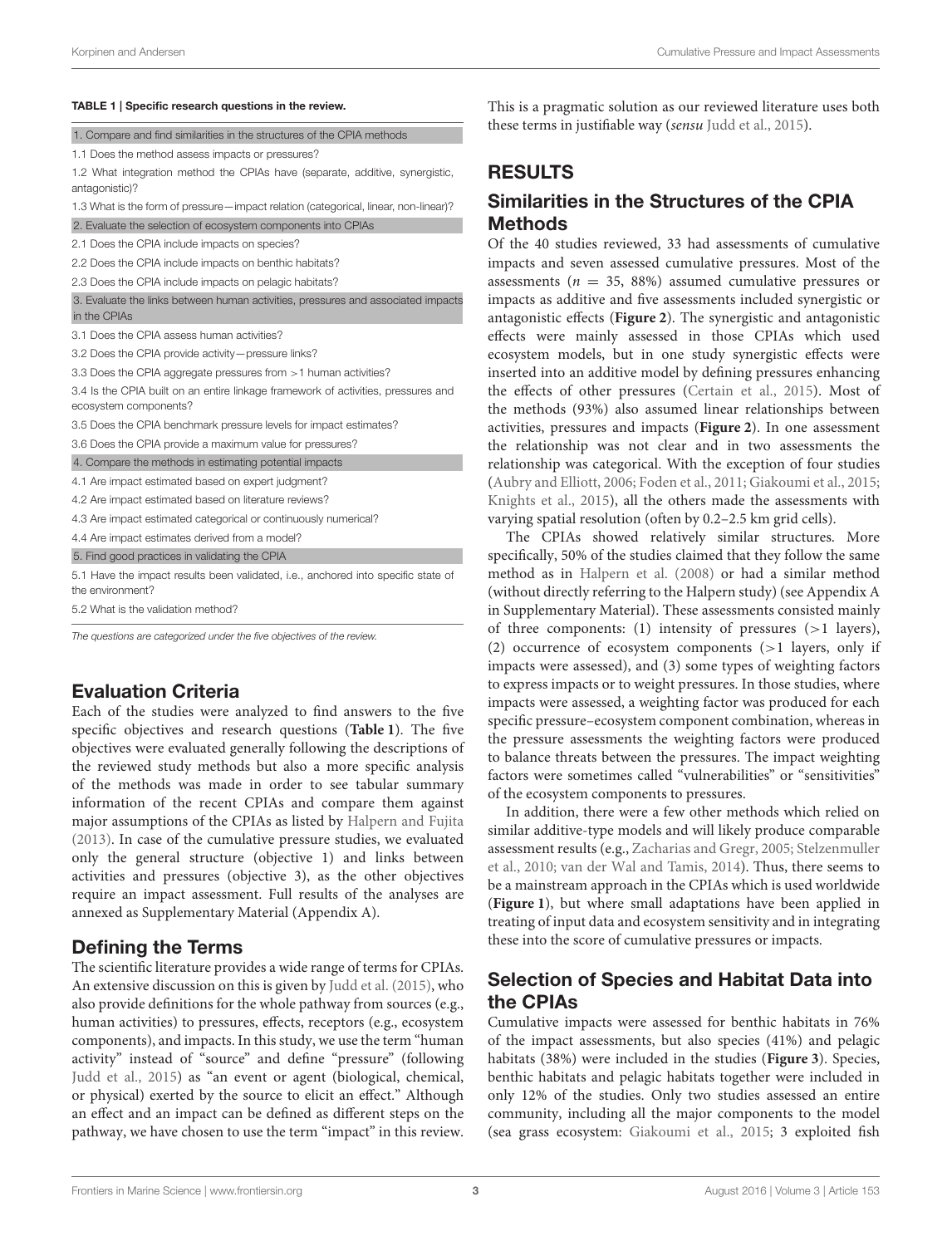

<span id="page-3-0"></span>FIGURE 1 | Map with studies included in this review. Global studies and sea areas with several studies are shown in separate text boxes. Key: 1. Eastern North Sea [\(Andersen and Stock, 2013\)](#page-8-1); 2, U.K. [\(Aubry and Elliott, 2006\)](#page-8-7); 3, Canada's Pacific [\(Ban et al., 2010\)](#page-8-0); 4, Portugal [\(Batista et al., 2014\)](#page-8-8); 5, NE Atlantic [\(Benn et al.,](#page-8-3) [2010\)](#page-8-3); 6, North Sea [\(Certain et al., 2015\)](#page-8-2); 7, New Zealand [\(Clark et al., 2016\)](#page-8-9); 8, Canada's Pacific [\(Clarke Murray et al., 2015\)](#page-8-10); 9, Mediterranean Sea (Claudet and Fraschetti, [2010\)](#page-8-11); 10, Mediterranean Sea [\(Coll et al., 2012\)](#page-8-12); 11, Mediterranean Sea [\(Coll et al., 2016\)](#page-8-4); 12, Netherlands [\(de Vries et al., 2011\)](#page-8-13); 13, UK [\(Eastwood et al.,](#page-8-14) [2007\)](#page-8-14); 14, UK [\(Foden et al., 2011\)](#page-9-14); 15, Mediterranean [\(Giakoumi et al., 2015\)](#page-9-7); 16, North Sea [\(Goodsir et al., 2015\)](#page-9-16); 17, SE Australia [\(Griffith et al., 2012\)](#page-9-17); 18, Global [\(Halpern et al., 2008\)](#page-9-1); 19, California Current [\(Halpern et al., 2009\)](#page-9-18); 20, Global [\(Halpern et al., 2015\)](#page-9-19); 21, Washington US [\(Hayes and Landis, 2004\)](#page-9-20); 22, French Mediterranean [\(Holon et al., 2015\)](#page-9-21); 23, Massachusetts [\(Kappel et al., 2012\)](#page-9-22); 24, Scotland [\(Kelly et al., 2014\)](#page-9-23); 25, European seas [\(Knights et al., 2015\)](#page-9-10); 26, Baltic Sea [\(Korpinen et al., 2012\)](#page-9-3); 27, Baltic Sea [\(Korpinen et al., 2013\)](#page-9-24); 28, Netherland [\(Lindeboom, 2005\)](#page-9-25); 29, Hong Kong [\(Marcotte et al., 2015\)](#page-9-6); 30, California Current [\(Maxwell et al., 2013\)](#page-9-26); 31, Puget Sound, Canada's Pacific [\(McManus et al., 2014\)](#page-9-27); 32, Mediterranean Sea and Black Sea [\(Micheli et al., 2013\)](#page-9-28); 33, Spain (Moreno et al., [2012\)](#page-9-29); 34, Liguarian Sea [\(Parravicini et al., 2011\)](#page-9-30); 35, Mediterranean Sea [\(Rodríguez-Rodríguez et al., 2015\)](#page-9-31); 36, Hawaii [\(Selkoe et al., 2009\)](#page-9-2); 37, North Sea [\(Stelzenmuller et al., 2010\)](#page-9-15); 38, Noth Sea [\(van der Wal and Tamis, 2014\)](#page-9-5); 39, Jiaozhou Bay, North Yellow Sea [\(Wu et al., 2016\)](#page-10-1); 40, [\(Zacharias and Gregr, 2005\)](#page-10-0). Map from Natural Earth (free vector and raster map data @ [naturalearthdata.com\)](http://naturalearthdata.com).



<span id="page-3-1"></span>FIGURE 2 | Summary information of the 40 cumulative pressure and impact assessments (CPIA) included in the review. The CPIA type is divided into pressure and impact assessments. The integration was additive, synergistic or synergistic, and antagonistic. The scale of the pressure-impact relationship is divided into categorical, linear and linear and non-linear (with some uncertainty of this indicated by ?-mark).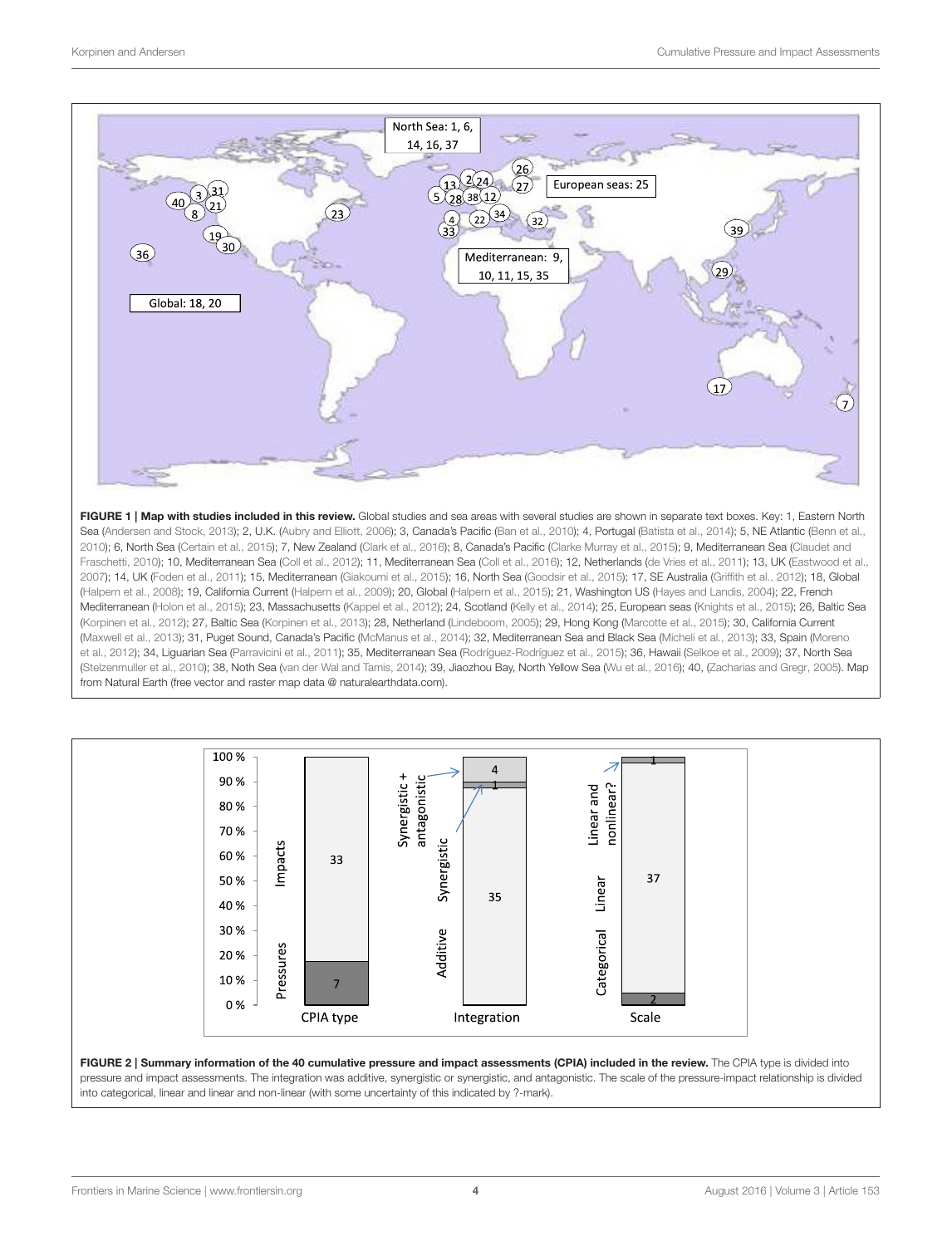

<span id="page-4-0"></span>species: [Coll et al., 2016\)](#page-8-4). Obviously all of the CPIAs had a limited number of ecosystem components in the assessments, but 21% of them had focused only on a species group (e.g., [Zacharias and Gregr, 2005;](#page-10-0) [Coll et al., 2012\)](#page-8-12) or a single species only [\(Marcotte et al., 2015\)](#page-9-6). However, many of the studies claimed to be demonstration studies and, hence, the selection of ecosystem components was made on practical grounds. Only in one study, a specific justification was given on the grounds of cultural, biological and legal arguments [\(Hayes and Landis,](#page-9-20) [2004\)](#page-9-20). Nevertheless, there seemed to be a common lack of precise justification in the reviewed CPIAs, why some species or habitats were selected and others not.

#### Have the CPIAs Defined Linkages between Activities, Pressures and Impacts?

Ten studies (25%) had defined all the linkages between human activities, pressures and impacts and made a framework to support the CPIA. All of the 10 CPIAs were assessments and not demonstration studies (see Appendix A in Supplementary Material). Additionally, nine more studies had covered all the human activities or all the pressures in the area but not linked them in a systematic way. However, in many cases, it was not possible to estimate whether the systematic framework was made outside the study and used in a more limited way. The review showed that the actual CPIA have taken seriously the linkages between activities, pressures and ecosystem components, often consulting local experts or making extensive literature surveys (e.g., [Selkoe et al., 2009;](#page-9-2) [McManus et al., 2014\)](#page-9-27).

In summary of the review results, human activities were included in 31 studies (78%), 26 studies (65%) linked pressures to the human activities and 30 studies (75%) had defined the human

pressures into general pressure categories, for instance according to the EU Marine Strategy Framework Directive (MSFD).

Only one study had considered the maximum potential value of pressures [\(Clark et al., 2016\)](#page-8-9). This is a necessary step in the CPIA procedure if pressures are quantified. Hence, almost all of the reviewed studies assumed that the maximum pressure value in the assessment area is the maximal intensity of that pressure. Moreover, while the majority of studies had normalized the pressure intensities (e.g., 0–1), none of the studies had benchmarked the pressures in order to estimate the impacts in a comparable way (i.e., defined the level of pressure where the impacts occur; see [Halpern and Fujita, 2013\)](#page-9-8). One of the studies asked experts to estimate impacts on a "typical level of pressures" [\(Andersen and Stock, 2013\)](#page-8-1). The lack of definite benchmarks is especially problematic in case of non-linear relation of pressures and impacts. If the relation is non-linear, for instance logarithmic, a relatively low level of pressure can cause high impacts and the magnitude of impact does not increase much at higher pressure levels. However, most of the reviewed CPIAs assumed a linear increase of impacts as a pressure increases. This simplifies the impact formula, where each pressure can be given a single sensitivity score (for each ecosystem component combination).

#### Estimation of Impacts

We analyzed whether the CPIA studies estimated impacts from anthropogenic pressures by expert judgment or based on scientific literature. Of the 35 studies giving some kind of a weight factor (for impacts or pressures), 23 CPIAs (66%) relied on expert judgment, and 14 (40%) on literature (**[Figure 4](#page-5-0)**). In two studies, the experts were informed by a review of scientific literature (See Appendix A in Supplementary Material).

Impact estimates were most often (69%) categorical expressions of the sensitivity of the ecosystem components to the pressures or severity of the pressures on ecosystem components (**[Figure 4](#page-5-0)**). Continuous impact scales were used in 31% of the studies and in these CPIAs the impacts were often estimated either from a few known parameters, such as mortality (e.g., [de Vries et al., 2011\)](#page-8-13), biomass change [\(Coll et al., 2016\)](#page-8-4), or loss of habitat area (e.g., [van der Wal and Tamis, 2014\)](#page-9-5). In these studies, the scope of the CPIA was more limited, focusing on a few ecosystem components (a single species or a species group), of which the impact parameter (e.g., mortality) could be estimated. The more diverse ecosystem components there were in the CPIA studies, e.g., both species and habitats, the more the studies relied on categorical or semi-quantitative impact/sensitivity categories.

Five of the 33 studies (15%), which assessed cumulative impacts, used meta-analyses or an ecosystem model to estimate impacts. The ecosystem models included, for instance, fishing effects on commercially exploited fish species [\(Coll et al., 2016\)](#page-8-4) and main threats to the seagrass food web [\(Giakoumi et al.,](#page-9-7) [2015\)](#page-9-7). In one study, pressures were linked to biological quality indicators and the relationship was modeled [\(Parravicini et al.,](#page-9-30) [2011\)](#page-9-30). This model was used to predict impacts when the pressures were changed.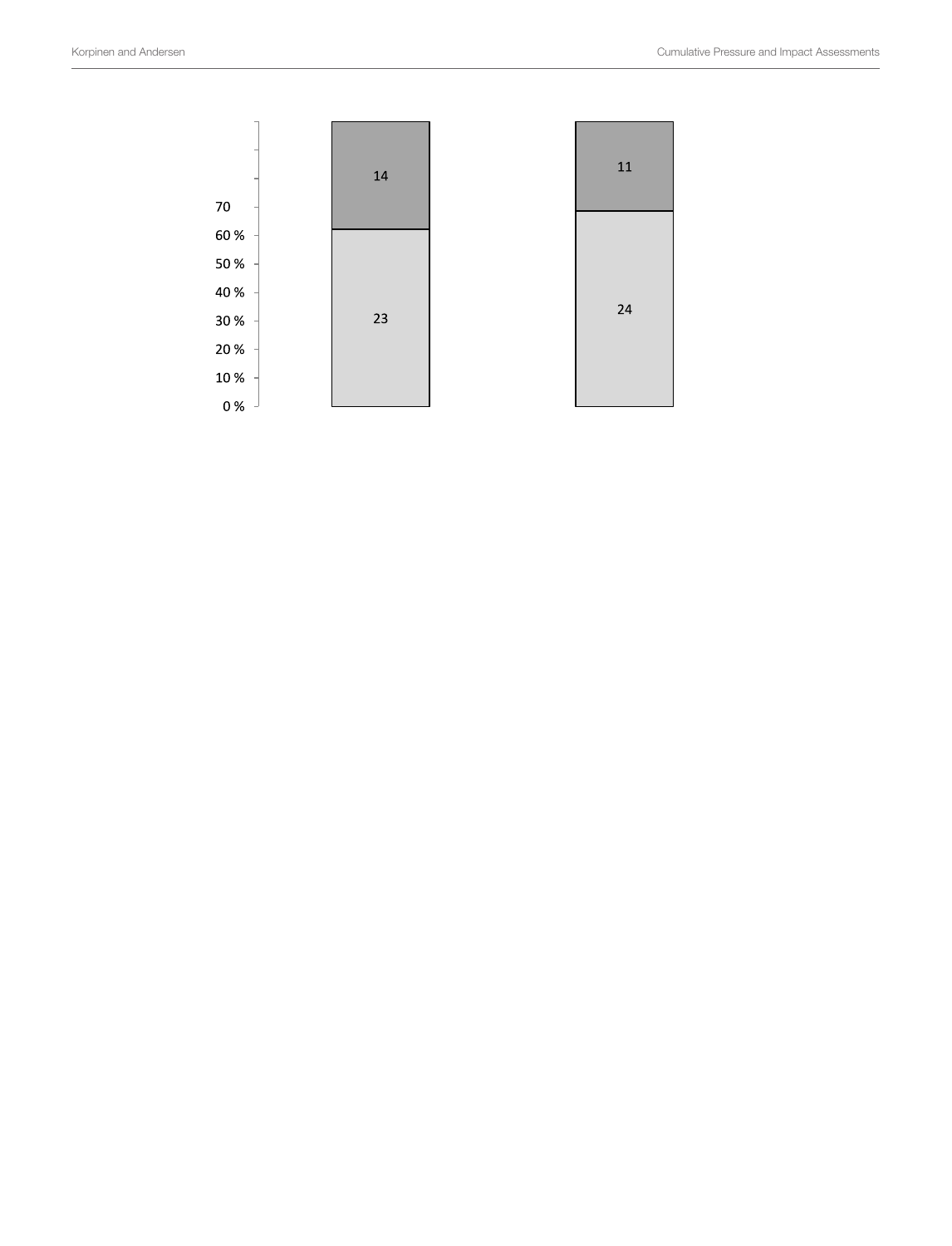expected to produce relatively comparable results and one can see potential improvements to the general method in the most recent studies. Although the 40 reviewed CPIAs were published between 2004 and 2016, 30% of them were from the 2 most recent years and these contained novel approaches more often than the earlier CPIAs. Such approaches were, for instance, the use of fuzzy logic for impact occurrence [\(Marcotte et al., 2015\)](#page-9-6), building on a fixed linkage framework [\(Goodsir et al., 2015\)](#page-9-16), separating habitat recovery to a specific assessment [\(Knights et al., 2015\)](#page-9-10), using food web models [\(Coll et al., 2016\)](#page-8-4) or other statistical methods [\(Wu et al., 2016\)](#page-10-1) and describing good practices in validation and pressure quantification [\(Clark et al., 2016\)](#page-8-9).

#### Treatment of Spatial Input Data

In the pressure data sets, the main assumptions relate to the spatial extent of pressures from their sources, quantification of the pressures (often on the basis of underlying human activities) and the normalization of the pressures. Spatial extent of pressures has often been treated as a linear decaying model from the source, whereas e.g., [Andersen and Stock \(2013\)](#page-8-1) produced five alternative models which were used for different types of pressures. The quantification of pressures on the basis of human activities is an assumption which is difficult to replace by real pressure data. No monitoring programme can be expected to measure, e.g., resuspension from bottom-trawling and, hence, fishing activity data is used to estimate the pressure. The pressures are then normalized to a dimensionless scale in order to make them comparable with other pressures, measured in other units. The most frequently used approach was to scale the pressure values linearly such that the highest value is equal to 1.0. Obviously, the main problem with this method is the assumption that the data set contains the maximum value of that pressure. In reality, the pressures in the assessment period may be much lower than the long-term maximum if management measures have been implemented. Among the studies in this review, Clark et al. [\(2016\)](#page-8-9) was the only CPIA setting a theoretical maximum value for each of the pressure data sets. In addition, [Halpern et al.](#page-9-19) [\(2015\)](#page-9-19) normalized the pressures according to the highest value of two data sets to allow temporal comparison of two assessment periods.

Occurrence of ecosystem components—species and habitats—in the assessment units determines whether an impact can take place in that area. The occurrence of the habitats was in all the cases reported as presence/absence, whereas for species occurrence probabilities were also applied (Andersen and Stock, [2013\)](#page-8-1). Even though no CPIA used a probability scale for habitat presence, this could be applied if the habitat presence is uncertain due to the low confidence in the input data. Only a few of the reviewed CPIAs (9%) targeted the entire marine ecosystem, i.e., species, benthic, and pelagic habitats. The majority of the studies (55%) focused solely on benthic and pelagic habitats and 21% included species only. Because of the additive approach in most of the CPIAs, a major difference is also the choice to use only benthic habitat layers over the entire assessment area with only one habitat type in a grid cell (e.g., [Korpinen et al., 2013\)](#page-9-24) or, alternatively, to use several overlapping layers of ecosystem components and several ecosystem components per grid cell (e.g., [Halpern et al., 2008\)](#page-9-1). In the former, the resulting cumulative impacts are relatively simple to interpret, because all the impact scores indicate the amount of pressures, whereas in the latter case one needs to consider also the diversity of ecosystem components in an area when interpreting the cumulative impacts. Both of the approaches are conceptually correct, but they tell slightly different stories from the anthropogenic pressures.

# How Vulnerability Is Assessed?

There are basically two types of differences in integrating impacts from multiple pressures: using similar endpoints (same variables) from all the pressures or integrating categorized impacts of different types of variables. In this review, these two basic categories were found and further divided to more detailed sub-types: (1a) categorical expressions of potential impacts on ecosystem components, where the impacts have been usually defined by 3–5 criteria (e.g., functional impact, resistance, recoverability and frequency; e.g., [Halpern et al., 2007\)](#page-9-11); (1b) categorical expressions of habitat sensitivity, which has been defined by resistance and resilience (e.g., [Stelzenmuller et al.,](#page-9-15) [2010,](#page-9-15) see also [Eno et al., 2013\)](#page-9-12); (2a) numeric estimate of impact by a measurable variable (e.g., proportion of disturbed sea floor; [van der Wal and Tamis, 2014,](#page-9-5) or change in biomass in [Coll et al., 2016\)](#page-8-4); and (2b) effect sizes of impacts in a metaanalysis (e.g., [Claudet and Fraschetti, 2010\)](#page-8-11). The two former methods are comparable, both considering categorical estimates of sensitivity of the ecosystem component, while the two latter ones use data-based approaches. These latter approaches share the limitation that common parameters are difficult to find for multiple pressures. So far, the quantitative, data-based CPIAs have not been applied to more than a few pressures or ecosystem components, which has limited their usefulness for getting a wider view of human impacts on marine environment.

There has been considerable progress in recent years in developing sensitivity estimates for species and benthic habitats. [Zacharias and Gregr \(2005\)](#page-10-0) defined the terms sensitivity and vulnerability in an explicit and quantifiable manner with the aim to produce a tool that can predict and quantify vulnerable marine areas (VMA). Using the same or similar definitions, [Tyler-Walters and Jackson \(1999\)](#page-9-32), [Tillin et al. \(2010\)](#page-9-33), [Eno et al.](#page-9-12) [\(2013\)](#page-9-12), and [La Rivière et al. \(2016\)](#page-9-34) have defined parameters for sensitivity estimates and procedures how these can be assigned to broader habitat types, which are usually the only available mapped marine habitats. Also the meta-analytical approach has been used by [Claudet and Fraschetti \(2010\)](#page-8-11) to produce datadriven impact estimates for the Mediterranean Sea. Despite the progress, these were used very little, if at all, in the reviewed CPIAs.

# Needs for Further Progress in CPIA **Methodology**

The review showed that none of the CPIAs had benchmarked the pressures (i.e., a quantitative definition of a certain level of pressure, for which the impact or sensitivity is estimated). This is especially problematic for CPIAs which assessed very different types of activities causing same types of pressures. For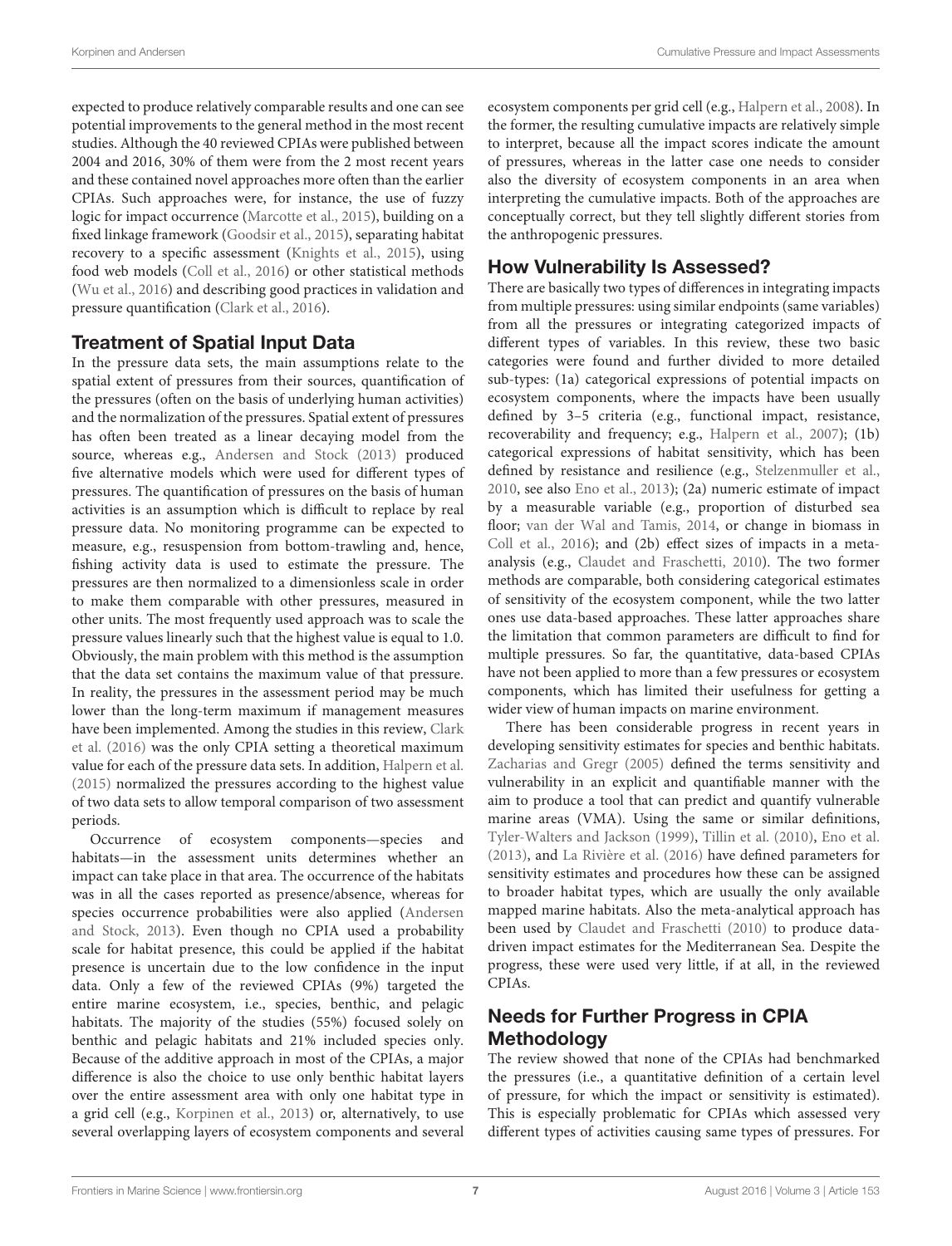example, siltation of seabed is caused by laying cables on sea floor, bottom-trawling, dredging and disposal of dredged material (to name a few activities), but the amount of sedimentation varies between the activities, i.e., a low pressure for each activity, if measured by different parameters, may mean different amounts of sediment and, hence, different impacts. This difference in activities was normally addressed in the reviewed CPIAs by giving different sensitivity scores for the pressures from different activities. This is an adequate "fix" if the impacts from pressures increase linearly. However, in non-linear cases, this assumption is no longer valid. This challenge was addressed by [Tillin et al. \(2010\)](#page-9-33) who proposed to divide pressures to 2–3 sub-pressures based on their magnitude and define benchmarks for these pressures in order to give sharper and more comparable estimates of habitat sensitivity. For example, sea-floor abrasion was sub-divided to "penetration of the seabed surface," "shallow abrasion/penetration of the seabed surface" and "surface abrasion," and benchmarks to these were defined as " $>$ 25 mm penetration," " $\leq$ 25 mm penetration," and "surface damage." The approach by [Tillin et al. \(2010\)](#page-9-33) was taken up by [La Rivière et al. \(2016\)](#page-9-34) and gives an easily approachable method for CPIAs where habitat sensitivity is defined by expert judgment.

The element of time was not very visible in the reviewed CPIAs. As data sources of human activities and pressures are often imprecise with regard to time of occurrence and duration, the CPIAs assume that pressures are long-lasting and overlap in time. This may well be the case with long-lasting impacts, i.e., with long recovery times, but many of the pressures and impacts are relatively short-lived (e.g., noise, siltation in exposed shores). Such an assumption can be considered as a conservative approach, but some realism could be introduced by specifying impacts seasonally [\(de Vries et al., 2011\)](#page-8-13) or assessing the potential recovery separately [\(Knights et al., 2015\)](#page-9-10). A more difficult aspect is the potential accumulation of effects in time [\(Eastwood et al.,](#page-8-14) [2007\)](#page-8-14). Although difficult to quantify, this was addressed by at least [Korpinen et al. \(2012\)](#page-9-3) by summing certain pressures over the assessment period when preparing the input data.

An issue in regard to assessing vulnerability which has not been addressed by any of the reviewed studies is the question of historical impacts which have already modified the marine environment. This is especially problematic for the spatial ecosystem data, which only reflects the current situation. In addition, the question of how to assess extinct species or significantly reduced habitat coverage was not addressed by any of the reviewed studies. This specific weakness is something that needs to be solved.

#### Criticism against the Major Assumptions in CPIAs

Five years after the global map of human impacts [\(Halpern et al.,](#page-9-1) [2008\)](#page-9-1), a paper was published criticizing the major assumptions in CPIAs [\(Halpern and Fujita, 2013\)](#page-9-8). The authors listed nine major assumptions in the CPIAs, which are: (1) Stressor layers are of roughly equal importance, (2) Uniform distribution of stressors within a pixel, (3) Habitats either exist or are absent in a pixel, (4) Transforming and normalizing stressors, (5) Linear response of ecosystems to stressors, (6) Consistent ecosystem response, (7) Vulnerability weights sufficiently accurate, (8) Additive model, and (9) Linear response of ecosystems to cumulative impacts. For more detailed description and examples of these assumptions, readers are invited to read the full paper, but here we can briefly analyse how well the studies of this review, especially those published after 2013, have addressed these assumptions.

In this review, we saw that fairly few studies had included the full array of pressures in the assessment. Those that did this had commonly built a linkage framework between activities and pressures and aimed to aggregate pressures from several activities (addressing assumption #1). This is a tedious task if done properly, as described by [Tillin et al. \(2010\)](#page-9-33). Assumptions #2 and #3 deal with the spatial resolution of input data and these aspects were not included in this review. However, assumptions #4 and #5 relate directly to the core of this review and may cause under- or overestimation of cumulative impacts, as they are related to the estimation of impacts at different pressure magnitudes. According to our review results, none of the studies addressed non-linear responses between pressures and impacts (as far as we were able to interpret the methods). Assumption #6 is about consistent impacts in different areas and within the definitions of the ecosystem components. Although being a critical assumption, none of the reviewed studies really addressed this in their methodology. However, some of the CPIAs were geographically limited and local experts were involved in making the impact estimates (e.g., [Selkoe et al.,](#page-9-2) [2009;](#page-9-2) [McManus et al., 2014\)](#page-9-27), which may mitigate the potential error. This does not, however, answer the other side of the assumption that impacts should be consistent within broad habitat definitions (which is definitely a bold assumption). In case of the broad-scale benthic or pelagic habitats, [Tillin et al. \(2010\)](#page-9-33) and [La Rivière et al. \(2016\)](#page-9-34) suggest the use of "characterizing species" as targets of the sensitivity estimation, but this has not, to our knowledge, been applied in any published CPIA. Assumption #7 raises the concern that expert-based impact estimates are not coherent or accurate. According to our review, 40% of the studies based these estimates on literature while 66% used expert elicitation. None of the studies claimed any comparison between the two approaches but two studies used both the approaches. Assumptions #8 and #9 have already been discussed in this study, but briefly, 88% of the studies assumed additivity and after 2013 only 3 of the 15 studies included synergistic and/or antagonistic effects. Nevertheless, this can be seen as an improvement in CPIA development, as before 2013 only one of the reviewed studies addressed these effects. The inclusion of non-linear responses to the pressure—impact relationship had not, according to our results, progressed at all.

The current CPIA practices are obviously limited by the scientific knowledge we have today, but there are theoretically unlimited possibilities of impacts on diverse marine environment. To tackle the challenge the methods should focus on keystone species and habitats and build on uncertainty assessment principles and a structured approach to filter and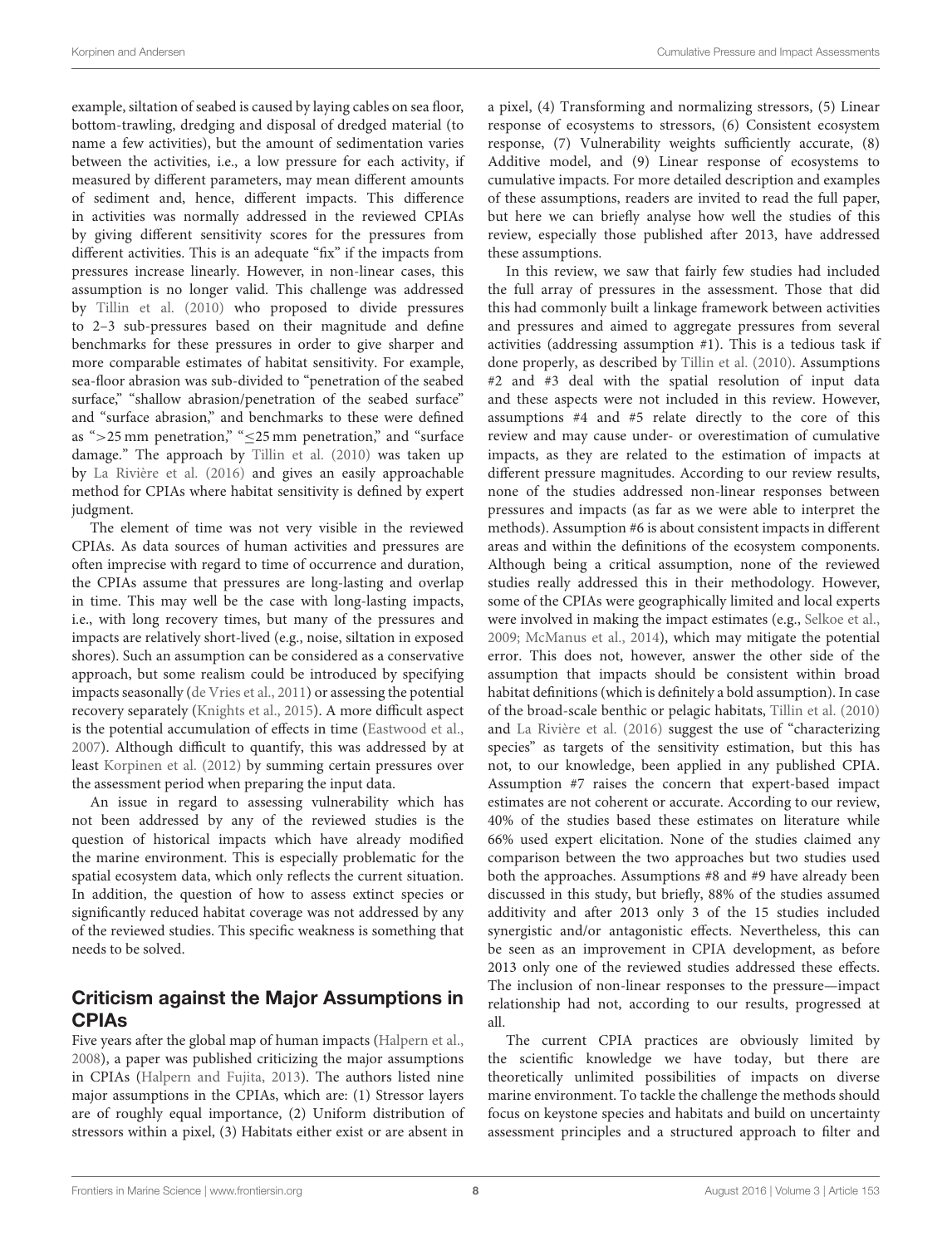prioritize pressures, impacts and ecosystem components (see [Wiegers et al., 1998;](#page-10-2) [Judd et al., 2015\)](#page-9-13). In this review we saw still diverse approaches and non-structured methods but also some positive signs.

### CONCLUSIONS AND OUTLOOK

Our review showed that despite rapid method development and several recent publications of CPIA around the world, the assessments still rely on major assumptions which may potentially bias the results [\(Halpern and Fujita, 2013\)](#page-9-8). Only the most recent studies had started developing methods to address the caveats.

We also showed that the assessment published by Halpern et al. [\(2008\)](#page-9-1) is gradually developing into a global standard, especially taking some of the recent assessments into consideration. Recalling the concerns raised by Halpern and Fujita [\(2013\)](#page-9-8), this standard would, however, need new openings such as the inclusion of non-linearity to the models or the use of other types of broad modeling frameworks, e.g., Bayesian Belief Networks, in CPIAs [\(Uthicke et al., 2016\)](#page-9-35). The direction in the most recent studies indicates that this may indeed be the case in the near future.

In the light of this review, there are currently, in our understanding, no other methods capable to assess the whole range of human impacts than the ones similar to [Halpern et al.](#page-9-1) [\(2008\)](#page-9-1). Hence, we call not only for a further development of the methodology but also a sharing of tools or codes, such

### **REFERENCES**

- <span id="page-8-1"></span>Andersen, J. H., and Stock, A. (eds.) (2013). Human Uses, Pressures and Impacts in the Eastern North Sea. Technical Report, Danish Centre for Environment and Energy, Aarhus University, Roskilde, 134.
- <span id="page-8-6"></span>Andersen, J. H., Halpern, B. S., Korpinen, S., Murray, C., and Reker, J. (2015). Baltic Sea biodiversity status vs. cumulative human pressures. Estuar. Coast. Shelf Sci. 161, 88–92. doi: 10.1016/j.ecss.2015.05.002
- <span id="page-8-7"></span>Aubry, A., and Elliott, M. (2006). The use of environmental integrative indicators to assess seabed disturbance in estuaries and coasts: application to the Humber Estuary, UK. Mar. Pollut. Bull. 53, 175–185. doi: 10.1016/j.marpolbul.2005.09.021
- <span id="page-8-0"></span>Ban, N. C., Alidina, H. M., and Ardron, J. A. (2010). Cumulative impact mapping: advances, relevance and limitations to marine management and conservation, using Canada's Pacific waters as a case study. Mar. Policy 34, 876–886. doi: 10.1016/j.marpol.2010.01.010
- <span id="page-8-8"></span>Batista, M. I., Henriques, S., Pais, M. P., and Cabral, H. P. (2014). Assessment of cumulative human pressures on a coastal area: integrating information for MPA planning and management. Ocean Coast. Manage. 102, 248–257. doi: 10.1016/j.ocecoaman.2014.09.020
- <span id="page-8-3"></span>Benn, A. R., Weaver, P. P., Billet, D. S. M., van den Hove, S., Murdock, A. P., Doneghan, G. B., et al. (2010). Human activities on the deep seafloor in the North East Atlantic: an assessment of spatial extent. PLoS ONE 5:e12730. doi: 10.1371/journal.pone.0012730
- <span id="page-8-2"></span>Certain, G., Jørgensen, L. L., Christel, I., Planque, B., and Bretagnolle, V. (2015). Mapping the vulnerability of animal community to pressure in marine systems: disentangling pressure types and integrating their impact from the individual to the community level. ICES J. Mar. Sci. 72, 1470–1482. doi: 10.1093/icesjms/ fsv003

as the open access EcoImpactMapper [\(Stock, 2016\)](#page-9-36), as this will encourage and support both a short term process focusing on the tools and a long-term process supporting CPIA-based marine ecosystem health assessment as well as evidence-based management.

# AUTHOR CONTRIBUTIONS

SK: the main author responsible for the analysis and the results. JA: building the study database, supporting the analysis and text, responsible for visual presentation.

# ACKNOWLEDGMENTS

We are grateful to Johnny Reker, Andy Stock, and Ciaran Murray in supporting us in the work leading to this review. Also the ongoing work within the European Topic Center for Inland, Costal and Marine waters provided a fruitful context for the authors. Financial support from the HELCOM TAPAS project (07.0201/2015/717804/SUB/ENVC.2) and the FP7 DEVOTES project (n<sup>°</sup> 308392) helped the authors in carrying out this review.

# SUPPLEMENTARY MATERIAL

The Supplementary Material for this article can be found [online at: http://journal.frontiersin.org/article/10.3389/fmars.](http://journal.frontiersin.org/article/10.3389/fmars.2016.00153) 2016.00153

- <span id="page-8-9"></span>Clark, D., Goodwin, E., Sinner, J., Ellis, J., and Singh, G. (2016). Validation and limitations of a cumulative impact model for an estuary. Ocean Coast. Manage. 120, 88–98. doi: 10.1016/j.ocecoaman.2015.11.013
- <span id="page-8-10"></span>Clarke Murray, C., Agbayani, S., Alidina, H. M., and Ban, N. C. (2015). Advancing marine cumulative effects mapping: an update in Canada's Pacific waters. Mar. Policy 58, 71–77. doi: 10.1016/j.marpol.2015.04.003
- <span id="page-8-11"></span>Claudet, J., and Fraschetti, S. (2010). Human-driven impacts on marine habitats: a regional meta-analysis in the Mediterranean Sea. Biol. Conserv. 143, 2195–2206. doi: 10.1016/j.biocon.2010.06.004
- <span id="page-8-12"></span>Coll, M., Piroddi, C., Albouy, C., Lasram, F. B. R., Cheung, W., Christensen, V., et al. (2012). The Mediterranean Sea under siege: spatial overlap between marine biodiversity, cumulative threats and marine reserves. Glob. Ecol. Biogeogr. 21, 465–480. doi: 10.1111/j.1466-8238.2011.00697.x
- <span id="page-8-4"></span>Coll, M., Steenbeek, J., Sole, J., Palomera, I., and Christensen, V. (2016). Modelling the cumulative spatial–temporal effects of environmental drivers and fishing in a NW Mediterranean marine ecosystem. Ecol. Indic. 331, 100–114. doi: 10.1016/j.ecolmodel.2016.03.020
- <span id="page-8-5"></span>Crain, C. M., Kroeker, K., and Halpern, B. S. (2008). Interactive and cumulative effects of multiple human stressors in marine systems. Ecol. Lett. 11, 1304–1315. doi: 10.1111/j.1461-0248.2008.01253.x
- <span id="page-8-13"></span>de Vries, P., Tamis, J. E., van der Wal, J. T., Jak, R. G., Slijkerman, D. M. E., and Schobben, J. H. M. (2011). Scaling Human-Induced Pressures to Population Level Impacts in the Marine Environment. Implementation of the Prototype CUMULEO-RAM Model. Werkdocument 285. Wageningen: Wettelijke Onderzoekstaken Natuur and Milieu, 80.
- <span id="page-8-14"></span>Eastwood, P. D., Mills, C. M., Aldridge, J. N., Houghton, C. A., and Rogers, S. I. (2007). Human activities in UK offshore waters: an assessment of direct, physical pressure on the seabed. ICES J. Mar. Sci. 64, 453–463. doi: 10.1093/icesjms/fsm001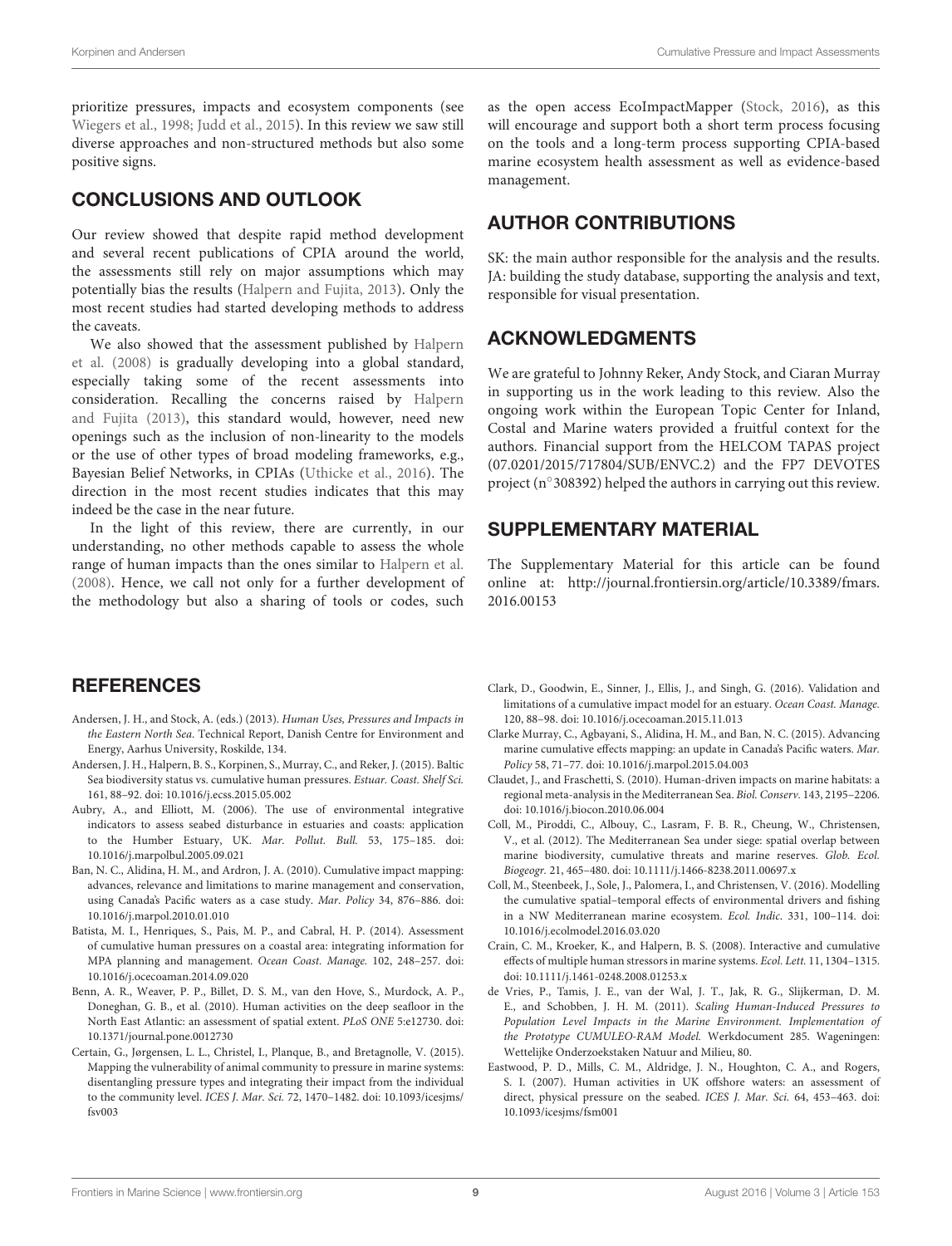- <span id="page-9-12"></span>Eno, N. C., Frid, C. L. J., Hall, K., Ramsay, K., Sharp, R. A. M., Brazier, D. P., et al. (2013). Assessing the sensitivity of habitats to fishing: from seabed maps to sensitivity maps. J. Fish Biol. 83, 826–846. doi: 10.1111/jfb.12132
- <span id="page-9-14"></span>Foden, J., Rogers, S. I., and Jones, A. P. (2011). Human pressures on UK seabed habitats: a cumulative impact assessment. Mar. Ecol. Prog. Ser. 428, 33–47. doi: 10.3354/meps09064
- <span id="page-9-7"></span>Giakoumi, S., Halpern, B. S., Michel, L. N., Gobert, S., Sini, M., Boudouresque, C.-F., et al. (2015). Towards a framework for assessment and management of cumulative human impacts on marine food webs. Conserv. Biol. 29, 1228–1234. doi: 10.1111/cobi.12468
- <span id="page-9-16"></span>Goodsir, F., Bloomfield, H. J., Judd, A. D., Kral, F., Robinson, L. A., and Knights, A. M. (2015). A spatially-resolved pressure-based approach for the identification and management of combined effects arising from multiple human activities. ICES J. Mar. Sci. 72, 2245–2256. doi: 10.1093/icesjms/fsv080
- <span id="page-9-17"></span>Griffith, G. P., Fulton, E. A., Gorton, R., and Richardson, A. J. (2012). Predicting interactions among fishing, Ocean Warming, and Ocean Acidification in a marine system with whole-ecosystem models. Conserv. Biol. 26, 1145–1152. doi: 10.1111/j.1523-1739.2012.01937.x
- Gundlach, E. R., and Hayes, M. O. (1978). Vulnerability of coastal environments to oil spill impacts. Mar. Technol. Soc. J. 12, 18–25.
- <span id="page-9-19"></span>Halpern, B. S., Frazier, M., Potapenko, J., Casey, K. S., Koenig, K., Longo, C., et al. (2015). Spatial and temporal changes in cumulative human impacts on the world's ocean. Nat. Commun. 6, 7615. doi: 10.1038/ncomms8615
- <span id="page-9-8"></span>Halpern, B. S., and Fujita, R. (2013). Assumptions, challenges, and future directions in cumulative impact analysis. Ecosphere 4, 1–11. doi: 10.1890/ES13-00181.1
- <span id="page-9-18"></span>Halpern, B. S., Kappel, C. V., Selkoe, K. A., Micheli, F., Ebert, C. M., Kontgis, C., et al. (2009). Mapping cumulative human impacts to California Current marine ecosystems. Conserv. Lett. 2, 138–148. doi: 10.1111/j.1755-263X.2009.00058.x
- <span id="page-9-11"></span>Halpern, B. S., Selkoe, K. A., Micheli, F., and Kappel, C. V. (2007). Evaluating and ranking the vulnerability of global marine ecosystems to anthropogenic threats. Conserv. Biol. 21, 1301–1315. doi: 10.1111/j.1523-1739.2007. 00752.x
- <span id="page-9-1"></span>Halpern, B. S., Walbridge, S., Selkoe, K. A., Kappel, C. V., Micheli, F., D'Agrosa, C., et al. (2008). A global map of human impact on marine ecosystems. Science 319, 948–952. doi: 10.1126/science.1149345
- <span id="page-9-20"></span>Hayes, E. H., and Landis, W. G. (2004). Regional ecological risk assessment of a near shore marine environment: Cherry Point, WA. Hum. Ecol. Risk Assess. 10, 299–325. doi: 10.1080/10807030490438256
- <span id="page-9-21"></span>Holon, F., Mouquet, N., Boissery, P., Bouchoucha, M., Delaruelle, G., Tribot, A.-S., et al. (2015). Fine-scale cartography of human impacts along French Mediterranean Coasts: a relevant map for the management of marine ecosystems. PLoS ONE 10:e0135473. doi: 10.1371/journal.pone.01 35473
- <span id="page-9-9"></span>Hunsicker, M. E., Kappel, C. V., Selkoe, K. A., Halpern, B. S., Scarborough, C., Mease, L., et al. (2016). Characterizing driver-response relationships in marine pelagic ecosystems for improved ocean management. Ecol. Appl. 26, 651–663. doi: 10.1890/14-2200
- <span id="page-9-13"></span>Judd, A. D., Backhaus, T., and Goodsir, F. (2015). An effective set of principles for practical implementation of marine cumulative effects assessment. Environ. Sci. Policy 54, 254–262. doi: 10.1016/j.envsci.2015.07.008
- <span id="page-9-22"></span>Kappel, C. V., Halpern, B. S., and Napoli, N. (2012). Mapping Cumulative Impacts of Human Activities on Marine Ecosystems. NCEAS Research Report 3. Boston: SeaPlan.
- <span id="page-9-23"></span>Kelly, C., Gray, L., Shucksmith, R. J., and Tweddle, J. F. (2014). Investigating options on how to address cumulative impacts in marine spatial planning. Ocean Coast. Manage. 102, 139–148. doi: 10.1016/j.ocecoaman.2014. 09.019
- <span id="page-9-4"></span>Knights, A. M., Koss, R. S., and Robinson, L. A. (2013). Identifying common pressure pathways from a complex network of human activities to support ecosystem-based management. Ecol. Appl. 23, 755–765. doi: 10.1890/ 12-1137.1
- <span id="page-9-10"></span>Knights, A. M., Piet, G. J., Jongbloed, R., Tamis, J. E., Churilova, T., Fleming-Lehtinen, V., et al. (2015). An exposure-effect approach for evaluating ecosystem-wide risks from human activities. ICES J. Mar. Sci. 72, 1105–1115. doi: 10.1093/icesjms/fsu245
- <span id="page-9-24"></span>Korpinen, S., Meidinger, M., and Laamanen, M. (2013). Cumulative impacts on seabed habitats: an indicator for assessments of good environmental status. Mar. Pollut. Bull. 74, 311–319. doi: 10.1016/j.marpolbul.2013.06.036
- <span id="page-9-3"></span>Korpinen, S., Meski, L., Andersen, J. H., and Laamanen, M. (2012). Human pressures and their potential impact on the Baltic Sea ecosystem. Ecol. Indic. 15, 105–114. doi: 10.1016/j.ecolind.2011.09.023
- <span id="page-9-34"></span>La Rivière, M., Aish, A., Gauthier, O., Grall, J., Guérin, L., Janson, A.-L., et al. (2016). Assessing Benthic Habitats' Sensitivity to Human Pressures: A Methodological Framework. Summary report. Rapport SPN 2016-87, MNHN. Paris, 42
- <span id="page-9-25"></span>Lindeboom, H. J. (2005). "Comparison of effects of fishing with effects of natural events and non-fishing anthropogenic impacts on benthic habitats," in American Fisheries Society Symposium, Vol. 41 (Bethesda, MD), 609–617.
- <span id="page-9-0"></span>Lotze, H. K., Lenihan, H. S., Bourque, B. J., Bradbury, R. H., Cooke, R. G., Kay, M. C., et al. (2006). Depletion, degradation, and recovery potential of Estuaries and Coastal Seas. Science 312, 1806–1809. doi: 10.1126/science.1128035
- <span id="page-9-6"></span>Marcotte, D., Hung, S. K., and Caquard, S. (2015). Mapping cumulative impacts on Hong Kong's pink dolphin population. Ocean Coast. Manage. 109, 51–63. doi: 10.1016/j.ocecoaman.2015.02.002
- <span id="page-9-26"></span>Maxwell, S. M., Hazen, E. L., Bograd, S. J., Halpern, B. S., Breed, G. A., Nickel, B., et al. (2013). Cumulative human impacts on marine predators. Nature 4, 2688. doi: 10.1038/ncomms3688
- <span id="page-9-27"></span>McManus, E., Jenni, E., Clancy, M., Ghalambor, K., Logan, I., Redman, S., et al. (2014). The 2014 Puget Sound Pressures Assessment. Publication # 2014-04. Tacoma, WA: Puget Sound Partnership.
- <span id="page-9-28"></span>Micheli, F., Halpern, B. S., Walbridge, S., Ciriaco, S., Ferretti, F., Fraschetti, S., et al. (2013). Cumulative human impacts on Mediterranean and Black Sea Marine Ecosystems: assessing current pressures and opportunities. PLoS ONE 8:e79889. doi: 10.1371/journal.pone.0079889
- <span id="page-9-29"></span>Moreno, I., del Barrio, I., Lloret, A., and Perez-Puyol, A. (2012). A method for the spatial analysis of anthropogenic pressures in Spanish marine waters. Coast. Eng. Proc. 33, 1–10. doi: 10.9753/icce.v33.management.64
- <span id="page-9-30"></span>Parravicini, V., Rovere, A., Vassallo, P., Micheli, F., Montefalcone, M., Morri, C., et al. (2011). Understanding relationships between conflicting human uses and coastal ecosystems status: a geospatial modeling approach. Ecol. Indic. 19, 253–263. doi: 10.1016/j.ecolind.2011.07.027
- <span id="page-9-31"></span>Rodríguez-Rodríguez, D., Sánchez-Espinosa, A., Schröder, C., Abdul Malak, D., and Rodríguez, J. (2015). Cumulative pressures and low protection: a concerning blend for Mediterranean MPAs. Mar. Pollut. Bull. 101, 288–295. doi: 10.1016/j.marpolbul.2015.09.039
- <span id="page-9-2"></span>Selkoe, K. A., Halpern, B. S., Ebert, C. M., Franklin, E. C., Selig, E. R., Casey, K. S., et al. (2009). A map of human impacts to a "pristine" coral reef ecosystem, the Papahānaumokuākea Marine National Monument. Coral Reefs 28, 635-650. doi: 10.1007/s00338-009-0490-z
- <span id="page-9-15"></span>Stelzenmuller, V., Lee, J., South, A., and Rogers, S. I. (2010). Quantifying cumulative impacts of human pressures on the marine environment: a geospatial modelling framework. Mar. Ecol. Prog. Ser. 398, 19–32. doi: 10.3354/meps08345
- <span id="page-9-36"></span>Stock, A. (2016). Open source software for mapping human impacts on marine ecosystems with an additive model. J. Open Res. Softw. 4:e21. doi: 10.5334/jors.88
- <span id="page-9-33"></span>Tillin, H. M., Hull, S. C., and Tyler-Walters, H. (2010). Development of a Sensitivity Matrix (Pressures-MCZ/MPA Features). Report to the Department of Environment, Food and Rural Affairs from ABPMer, Southampton and the Marine Life Information Network (MarLIN) Plymouth: Marine Biological Association of the UK. Defra Contract No. MB0102 Task 3A, Report No. 22.
- <span id="page-9-32"></span>Tyler-Walters, H., and Jackson, A. (1999). Assessing Seabed Species and Ecosystems Sensitivities. Rationale and User Guide, January 2000 edition. Report to English Nature, Scottish Natural Heritage and the Department of the Environment Transport and the Regions from the Marine Life Information Network (MarLIN). Plymouth, Marine Biological Association of the UK. MarLIN Report No. 4.
- <span id="page-9-35"></span>Uthicke, S., Fabricius, K., De'ath, G., Negri, A., Warne, M., Smith, R., et al. (2016). Multiple and Cumulative Impacts on the GBR: Assessment of Current Status and Development of Improved Approaches for Management: Final Report Project 1.6. Report to the National Environmental Science Programme, Reef and Rainforest Research Centre Limited, Cairns 144.
- <span id="page-9-5"></span>van der Wal, J. T., and Tamis, J. E. (2014). Comparing Methods to Approach Cumulative Effects in the North-East Atlantic: CUMULEO Case Study. IMARES Report, Report number C178/13, Wageningen.